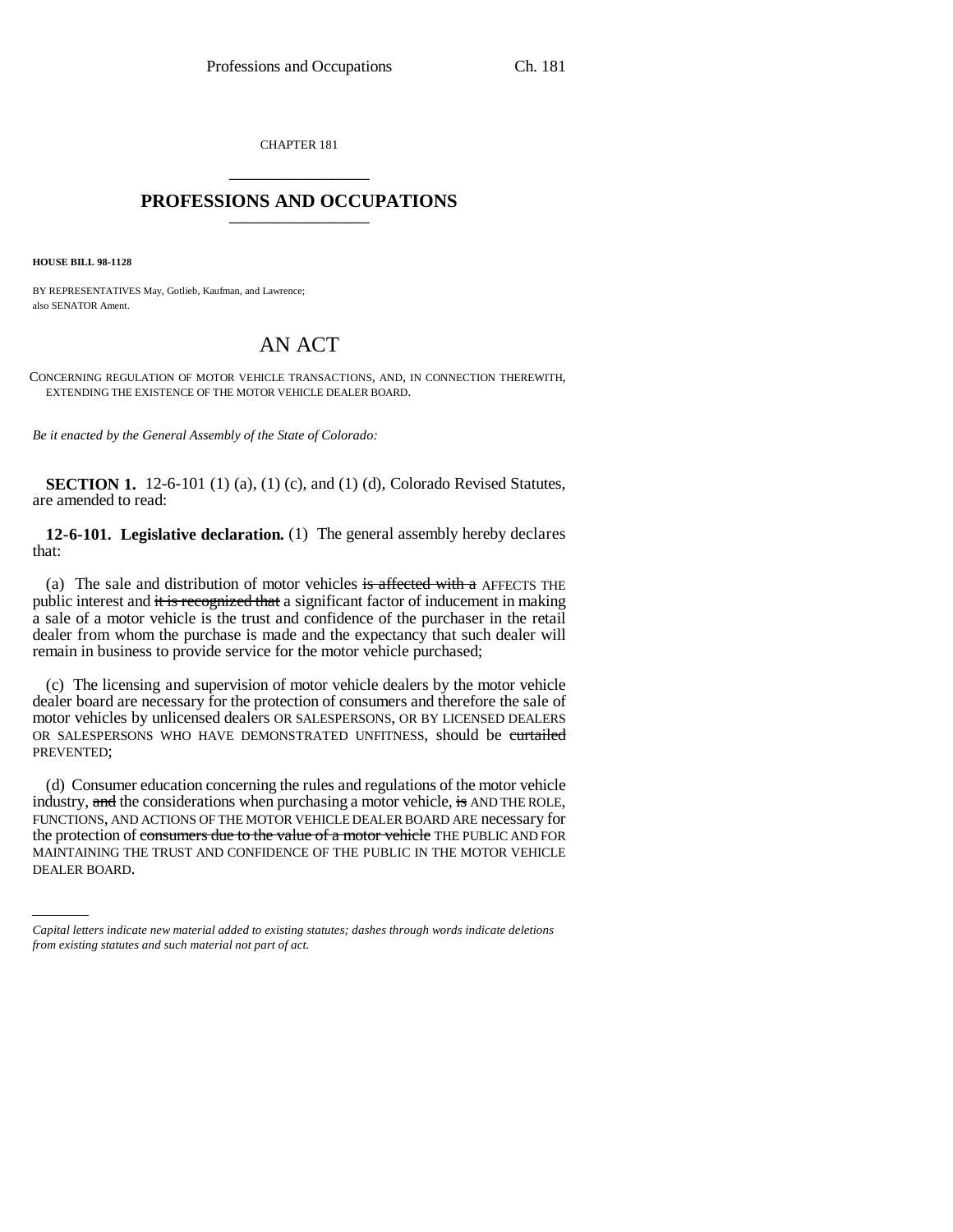**SECTION 2.** 12-6-102 (1.5) and (12.6) and the introductory portion to 12-6-102 (17), Colorado Revised Statutes, are amended to read:

**12-6-102. Definitions.** As used in this part 1, unless the context otherwise requires:

(1.5) "Advertisement" means any commercial message in any newspaper, magazine, leaflet, flyer, or catalog, on radio, television, or a public address system, in direct mail literature or other printed material, on any interior or exterior sign or display, in any window display, ON A COMPUTER DISPLAY, or in any point-of-transaction literature or price tag which THAT is delivered or made available to a customer or prospective customer in any manner whatsoever; EXCEPT THAT SUCH TERM DOES NOT INCLUDE MATERIALS REQUIRED TO BE DISPLAYED BY FEDERAL OR STATE LAW.

(12.6) "Motor vehicle auctioneer" means any person, not otherwise required to be licensed pursuant to this part 1, who is engaged in the business of offering to sell, or selling, used motor vehicles owned by persons other than the auctioneer at public auction only. ANY AUCTIONING OF MOTOR VEHICLES BY AN AUCTIONEER SHALL BE INCIDENTAL TO THE PRIMARY BUSINESS OF AUCTIONING GOODS.

(17) "Used motor vehicle dealer" means any person who, for commission or with intent to make a profit or gain of money or other thing of value, sells, exchanges, leases, or offers an interest in used motor vehicles, or attempts to negotiate a sale, exchange, or lease of used and new motor vehicles or who is engaged wholly or in part in the business of selling used motor vehicles, whether or not such motor vehicles are owned by such person. The sale of three or more used motor vehicles or the offering for sale of more than three used motor vehicles at the same address or telephone number in any one calendar year shall be prima facie evidence that a person is engaged in the business of selling used motor vehicles. "Used motor vehicle dealer" includes any owner of real property who allows more than three used motor vehicles to be offered for sale on such property during one calendar year unless said property is leased to a licensed used motor vehicle dealer. or a licensed motor vehicle auctioneer, as defined in subsection (12.6) of this section. "Used motor vehicle dealer" does not include:

**SECTION 3.** 12-6-103 (1), Colorado Revised Statutes, is amended to read:

**12-6-103. Motor vehicle dealer board.** (1) There is hereby created and established the motor vehicle dealer board, consisting of nine members who have been residents of this state for at least five years, three of whom shall be licensed motor vehicle dealers, three of whom shall be licensed used motor vehicle dealers, and three of whom shall be members from the public at large. The members representing the public at large shall not have a present or past financial interest in a motor vehicle dealership. The board shall assume its duties July 1, 1992, and all terms of the board members shall commence on that date. The terms of office of the board members shall be three years. except that, of the members appointed to take office on July 1, 1992, three shall be appointed for a one-year term, three shall be appointed for a two-year term, and three shall be appointed for a three-year term. Any vacancies shall be filled by appointment for the unexpired term.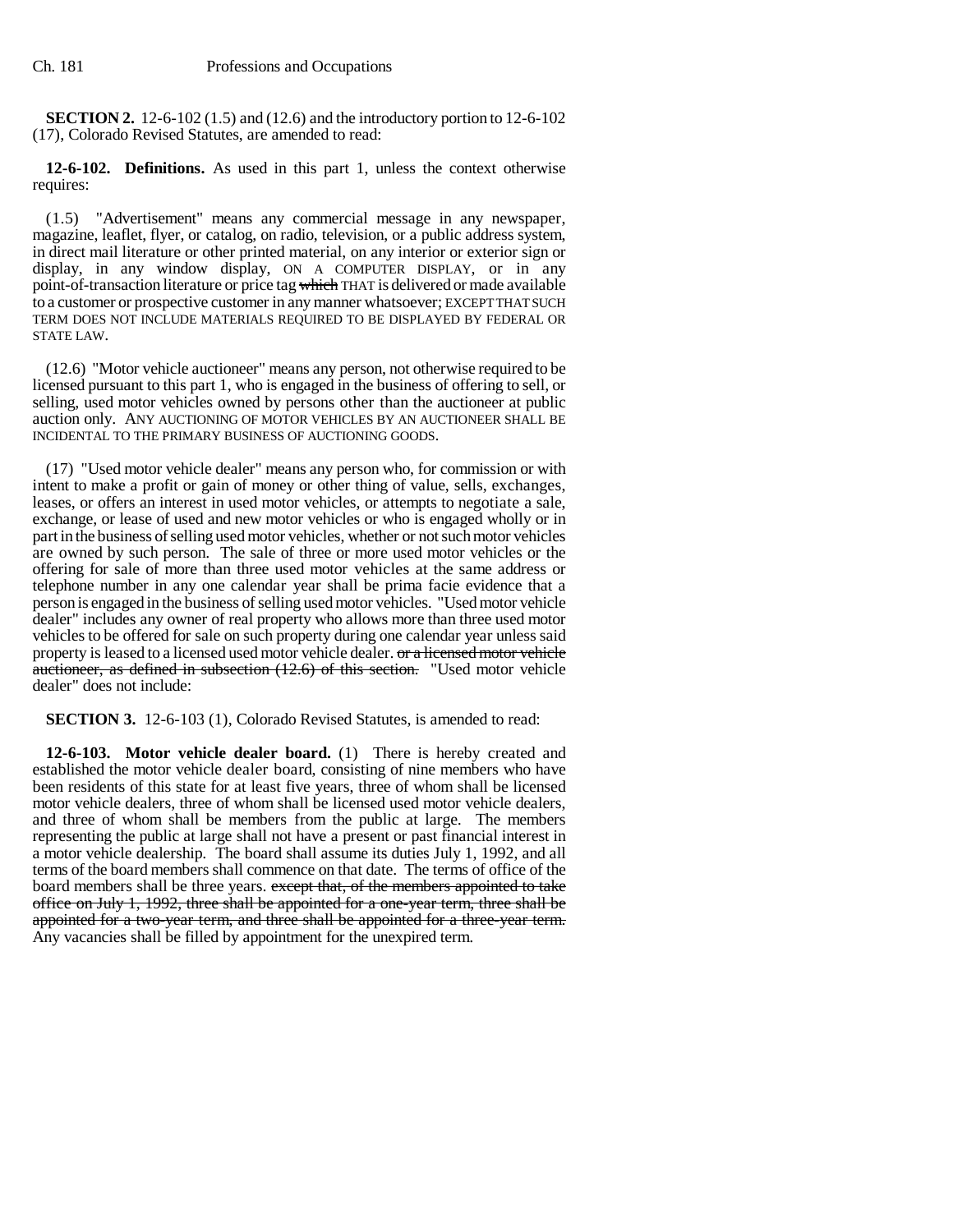**SECTION 4.** 12-6-104 (2), (3) (e) (I), (3) (f), (3) (j) (II), (3) (j) (III), (3) (l), and (3) (m) (I), Colorado Revised Statutes, are amended, and the said 12-6-104 (3) is further amended BY THE ADDITION OF THE FOLLOWING NEW PARAGRAPHS, to read:

**12-6-104. Board - oath - meetings - powers and duties.** (2) The board shall within thirty days on or after July 1,  $\overline{1992}$ , and annually thereafter in the month of July elect from the membership thereof a president, a FIRST vice-president, and a secretary who shall also serve as treasurer SECOND VICE-PRESIDENT. The board shall meet at such times as it deems necessary. A majority of the board shall constitute a quorum at any meeting or hearing.

(3) The board is authorized and empowered:

(a.5) TO DELEGATE TO THE BOARD'S EXECUTIVE SECRETARY, EMPLOYED PURSUANT TO SECTION 12-6-105 (1) (b), THE AUTHORITY TO EXECUTE ALL ACTIONS WITHIN THE POWER OF THE BOARD, CARRY OUT THE DIRECTIVES OF THE BOARD, AND MAKE RECOMMENDATIONS TO THE BOARD ON ALL MATTERS WITHIN THE AUTHORITY OF THE BOARD;

(a.7) TO ISSUE THROUGH THE DEPARTMENT OF REVENUE A TEMPORARY LICENSE TO ANY PERSON APPLYING FOR ANY LICENSE ISSUED BY THE BOARD. THE TEMPORARY LICENSE SHALL PERMIT THE APPLICANT TO OPERATE FOR A PERIOD NOT TO EXCEED ONE HUNDRED TWENTY DAYS WHILE THE BOARD IS COMPLETING ITS INVESTIGATION AND DETERMINATION OF ALL FACTS RELATIVE TO THE QUALIFICATIONS OF THE APPLICANT FOR SUCH LICENSE. A TEMPORARY LICENSE IS TERMINATED WHEN THE APPLICANT'S LICENSE IS ISSUED OR DENIED.

(e) (I) After due notice and a hearing, to review the findings of the judge if the hearing was conducted by an administrative law judge pursuant to section 24-4-105, C.R.S., OR A HEARING OFFICER FROM WITHIN THE BOARD'S MEMBERSHIP, or upon its own findings if the hearing was conducted by the board, to revoke and suspend or to order the executive director to issue or to reinstate, on such terms and conditions and for such period of time as to the board shall appear fair and just, any license issued under and pursuant to the terms and provisions of this part 1. THE BOARD MAY DIRECT A LETTER OF ADMONITION FOR MINOR VIOLATIONS OR MAY ISSUE A LETTER OF REPRIMAND TO ANY LICENSEE FOR A VIOLATION OF THIS PART 1. A LETTER OF ADMONITION DOES NOT BECOME A PART OF THE LICENSEE'S RECORD WITH THE BOARD. A LETTER OF REPRIMAND IS A PART OF THE LICENSEE'S RECORD WITH THE BOARD FOR A PERIOD OF TWO YEARS AFTER ISSUANCE AND MAY BE CONSIDERED IN AGGRAVATION OF ANY SUBSEQUENT VIOLATION BY THE LICENSEE. WHEN A LETTER OF REPRIMAND IS SENT TO A LICENSEE OF THE BOARD, SUCH LICENSEE SHALL BE NOTIFIED IN WRITING REGARDING THE RIGHT TO REQUEST IN WRITING, WITHIN TWENTY DAYS AFTER RECEIPT OF SUCH LETTER, THAT FORMAL DISCIPLINARY PROCEEDINGS BE INITIATED AGAINST SUCH LICENSEE TO ADJUDICATE THE PROPRIETY OF THE CONDUCT UPON WHICH THE LETTER OF REPRIMAND IS BASED. IF A REQUEST IS MADE WITHIN SUCH TIME PERIOD, THE LETTER OF REPRIMAND IS DEEMED VACATED AND THE MATTER SHALL BE PROCESSED BY MEANS OF FORMAL DISCIPLINARY PROCEEDINGS.

(f) (I) To investigate through the executive director, on its own motion or upon the sworn WRITTEN AND SIGNED complaint of any person, any suspected or alleged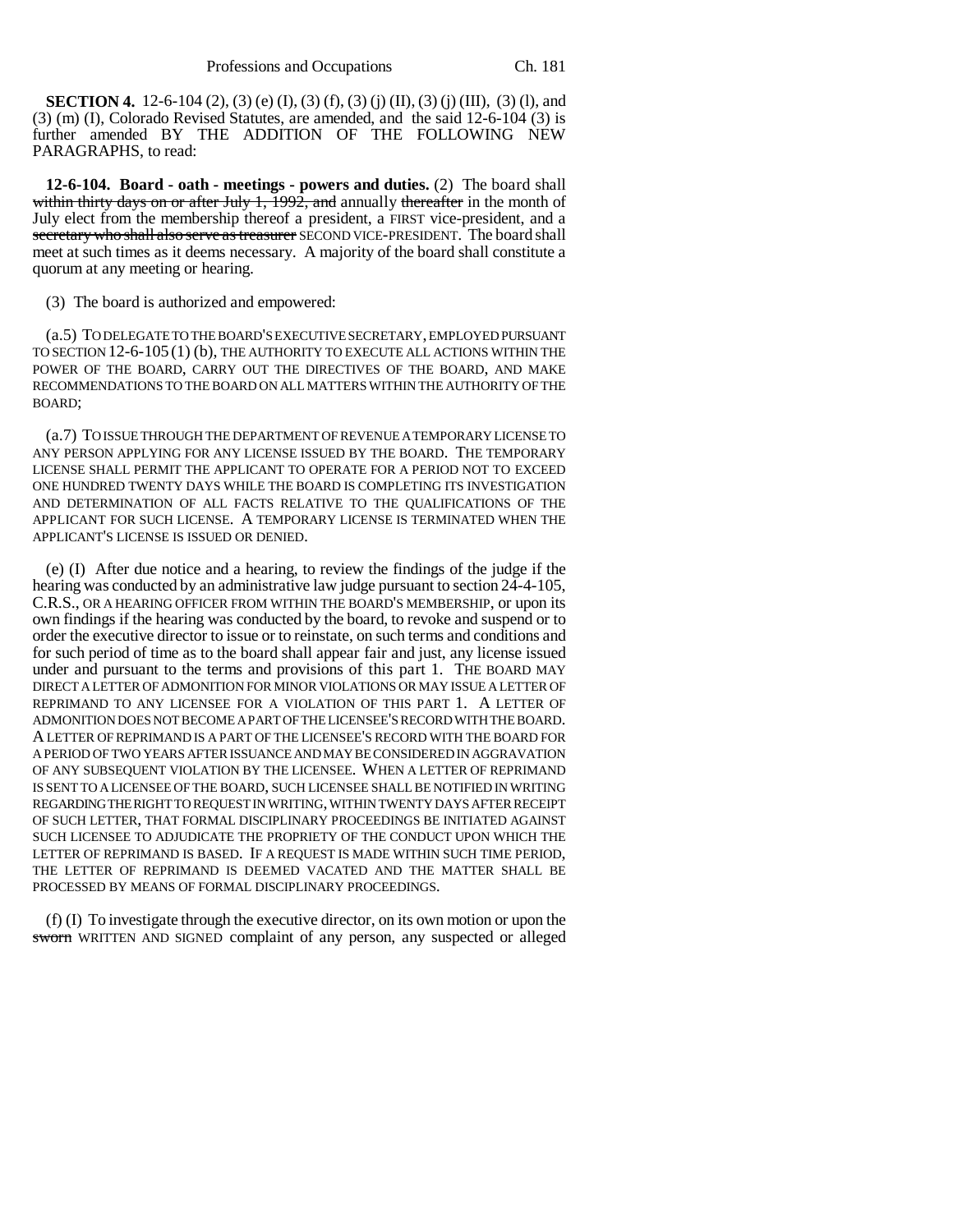#### Ch. 181 Professions and Occupations

violation by any motor vehicle dealer, motor vehicle salesperson, used motor vehicle dealer, wholesale motor vehicle auction dealer, or wholesaler licensee of any of the terms and provisions of this part 1 or of any rule or regulation promulgated by the board under the authority conferred upon it in this section. The board shall order an investigation of all sworn WRITTEN AND SIGNED complaints, shall have the authority to issue subpoenas and to delegate the authority to issue subpoenas to the executive director, and the executive director shall make an investigation of all such complaints transmitted by the board pursuant to section 12-6-105 (1) (d). THE BOARD HAS THE AUTHORITY TO SEEK TO RESOLVE DISPUTES BEFORE BEGINNING AN INVESTIGATION OR HEARING THROUGH ITS OWN ACTION OR BY DIRECTION TO THE EXECUTIVE DIRECTOR.

(II) After an investigation BY THE EXECUTIVE DIRECTOR OR THE EXECUTIVE DIRECTOR'S DESIGNEE, if the board determines that there is probable cause to believe a violation of this article has occurred, it may order that an administrative hearing be held pursuant to section 24-4-105, C.R.S., OR MAY DESIGNATE ONE OF THE BOARD'S MEMBERS AS A HEARING OFFICER TO CONDUCT A HEARING PURSUANT TO SECTION 24-4-105, C.R.S.

 $(i)$  (II) The examination required in subparagraph  $(I)$  of this paragraph  $(i)$  shall be conducted by the department of revenue;

(III) The board and the executive director shall report to the sunrise and sunset review committee on their progress in developing an updated examination and procedure for conducting such examination by July 1, 1992.

(I)  $(H)$  To prescribe a form or forms to be used as a part of a contract for the lease of a motor vehicle by any motor vehicle dealer or motor vehicle salesperson, which shall include the following information in addition to any other disclosures or information required by state or federal law:

 $(A)$  In twelve-point bold-faced type or a size of at least three points larger than the smallest type appearing in the contract, an instruction that the form is a legal instrument and that, if the lessee of the motor vehicle does not understand the form, such lessee should seek legal assistance;

(B) In bold-faced type, of the size specified in sub-subparagraph (A) of this subparagraph (I), an instruction that only those terms in written form embody the contract for the lease of a motor vehicle and that any conflicting oral representations made to the lessee are void;

(C) In bold-faced type, of the size specified in sub-subparagraph (A) of this subparagraph (I), a notice that fraud or misrepresentation in the lease of a motor vehicle is punishable under the laws of this state;

(D) A statement disclosing the dollar value of any trade-in or capital cost reduction made by the lessee, which value shall be agreed upon by the parties and entered in writing on the contract.

(II) The information required by subparagraph (I) of this paragraph (l) shall be read and initialed by both parties at the time of the consummation of the lease of a motor vehicle.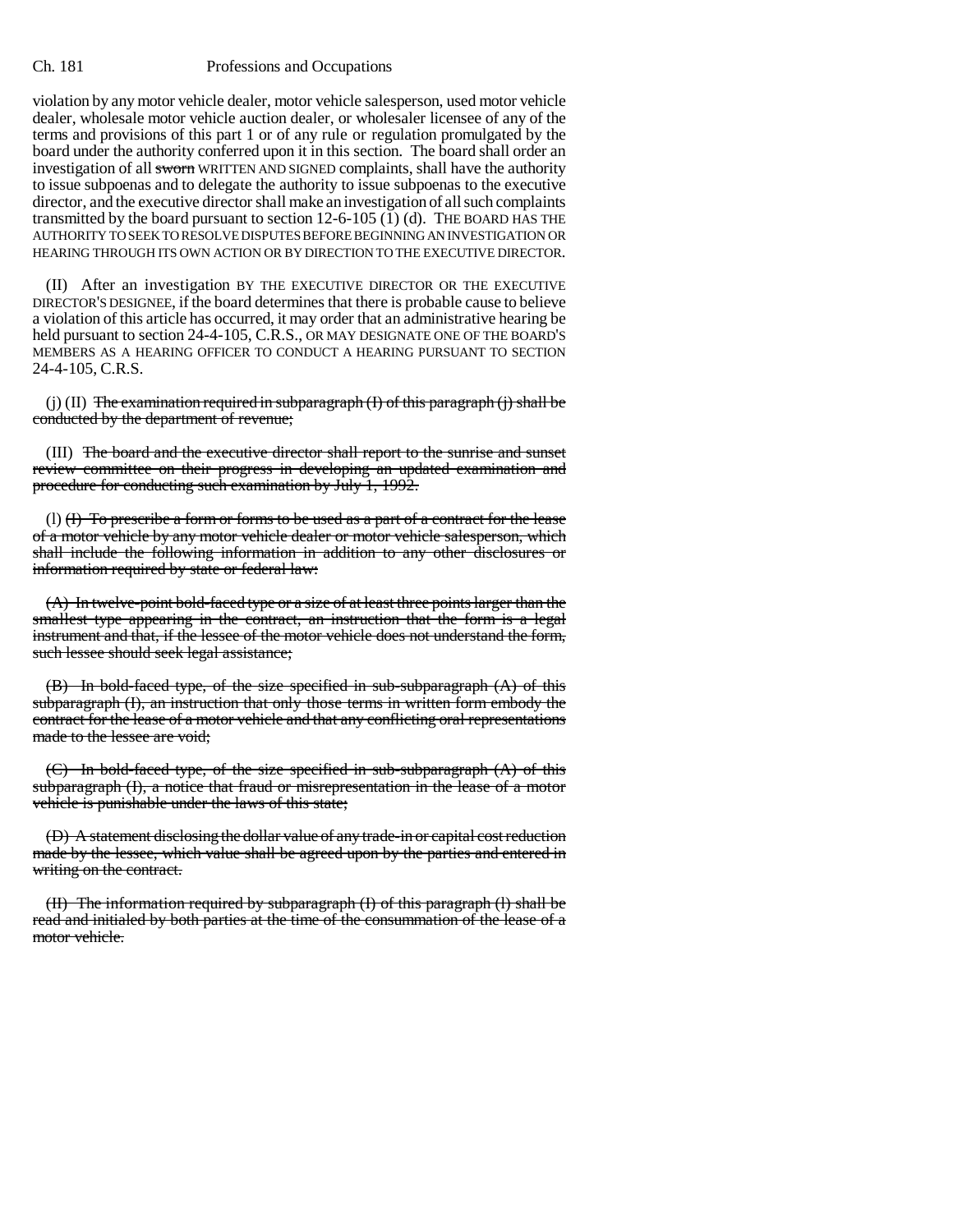## (III) The use of the contract form required by subparagraph (I) of this paragraph (l) shall be mandatory for the lease of any motor vehicle.

 $(m)$  (I) (A) If a hearing is held before an administrative law judge OR A HEARING OFFICER DESIGNATED BY THE BOARD FROM WITHIN THE BOARD'S MEMBERSHIP, after due notice and a hearing by such judge OR HEARING OFFICER pursuant to section 24-4-105, C.R.S., to review the findings of law and fact and the fairness of any fine imposed by such judge and to uphold such fine, which shall not exceed ten thousand dollars for each separate offense by any person licensed by the board pursuant to this part 1, to impose an administrative fine upon its own initiative, which shall not exceed ten thousand dollars for each separate offense by any licensee, or to vacate the fine imposed by the judge OR HEARING OFFICER; except that, for motor vehicle dealers who sell primarily vehicles which THAT weigh under one thousand five hundred pounds, the fine for each separate offense shall not exceed one thousand dollars. WHENEVER A HEARING IS HEARD BY AN ADMINISTRATIVE LAW JUDGE, THE MAXIMUM FINE THAT MAY BE IMPOSED IS TEN THOUSAND DOLLARS FOR EACH SEPARATE OFFENSE BY ANY PERSON LICENSED BY THE BOARD PURSUANT TO THIS PART 1; EXCEPT THAT, FOR MOTOR VEHICLE DEALERS WHO SELL PRIMARILY VEHICLES THAT WEIGH UNDER ONE THOUSAND FIVE HUNDRED POUNDS, THE FINE FOR EACH SEPARATE OFFENSE MAY NOT EXCEED ONE THOUSAND DOLLARS. WHENEVER A LICENSING HEARING IS CONDUCTED BY A HEARING OFFICER, THE SANCTIONS THAT MAY BE RECOMMENDED BY THE HEARING OFFICER ARE LIMITED TO THE DENIAL OR GRANT OF AN UNRESTRICTED LICENSE OR A RESTRICTED LICENSE UNDER SUCH TERMS AS THE HEARING OFFICER DEEMS APPROPRIATE. WHENEVER A DISCIPLINARY HEARING IS CONDUCTED BY A HEARING OFFICER, THE HEARING OFFICER MAY ONLY RECOMMEND A PROBATIONARY PERIOD OF NO MORE THAN TWELVE MONTHS, A FINE OF NO MORE THAN FIVE HUNDRED DOLLARS, OR BOTH SUCH PROBATIONARY PERIOD AND FINE FOR EACH SEPARATE VIOLATION COMMITTED BY A PERSON LICENSED BY THE BOARD.

(B) THE BOARD SHALL PROMULGATE RULES REGARDING CIRCUMSTANCES IN WHICH A BOARD MEMBER SHOULD NOT ACT AS A HEARING OFFICER IN A PARTICULAR MATTER BEFORE THE BOARD BECAUSE OF BUSINESS COMPETITION ISSUES CONNECTED WITH THE PARTIES INVOLVED IN SUCH MATTER.

(o) (I) TO IMPOSE A FINE OF UP TO ONE THOUSAND DOLLARS PER DAY PER VIOLATION FOR ANY PERSON FOUND, AFTER NOTICE AND HEARING PURSUANT TO SECTION 24-4-105,C.R.S., TO HAVE VIOLATED THE PROVISIONS OF SECTION 12-6-120 (2). FOR THE PURPOSES OF THIS PARAGRAPH (o), THE ADDRESS FOR THE NOTICE TO BE GIVEN UNDER SECTION 24-4-105, C.R.S., IS THE LAST-KNOWN ADDRESS FOR THE PERSON AS INDICATED IN THE STATE MOTOR VEHICLE RECORDS; THE LAST-KNOWN ADDRESS FOR THE OWNER OF THE REAL PROPERTY UPON WHICH MOTOR VEHICLES ARE DISPLAYED IN VIOLATION OF SECTION 12-6-120 (2) AS INDICATED IN THE RECORDS OF THE COUNTY ASSESSOR'S OFFICE; OR AN ADDRESS FOR SERVICE OF PROCESS IN ACCORDANCE WITH RULE 4 OF THE COLORADO RULES OF CIVIL PROCEDURE.

(II) ANY PERSON WHO FAILS TO PAY A FINE ORDERED BY THE BOARD FOR A VIOLATION OF SECTION 12-6-102 (2) UNDER THIS PARAGRAPH (o) SHALL BE SUBJECT TO ENFORCEMENT PROCEEDINGS, BY THE BOARD THROUGH THE ATTORNEY GENERAL, IN THE COUNTY OR DISTRICT COURT PURSUANT TO THE COLORADO RULES OF CIVIL PROCEDURE. ANY FINES COLLECTED UNDER THE PROVISIONS OF THIS PARAGRAPH (o) SHALL BE DISPOSED OF PURSUANT TO SECTION 12-6-123.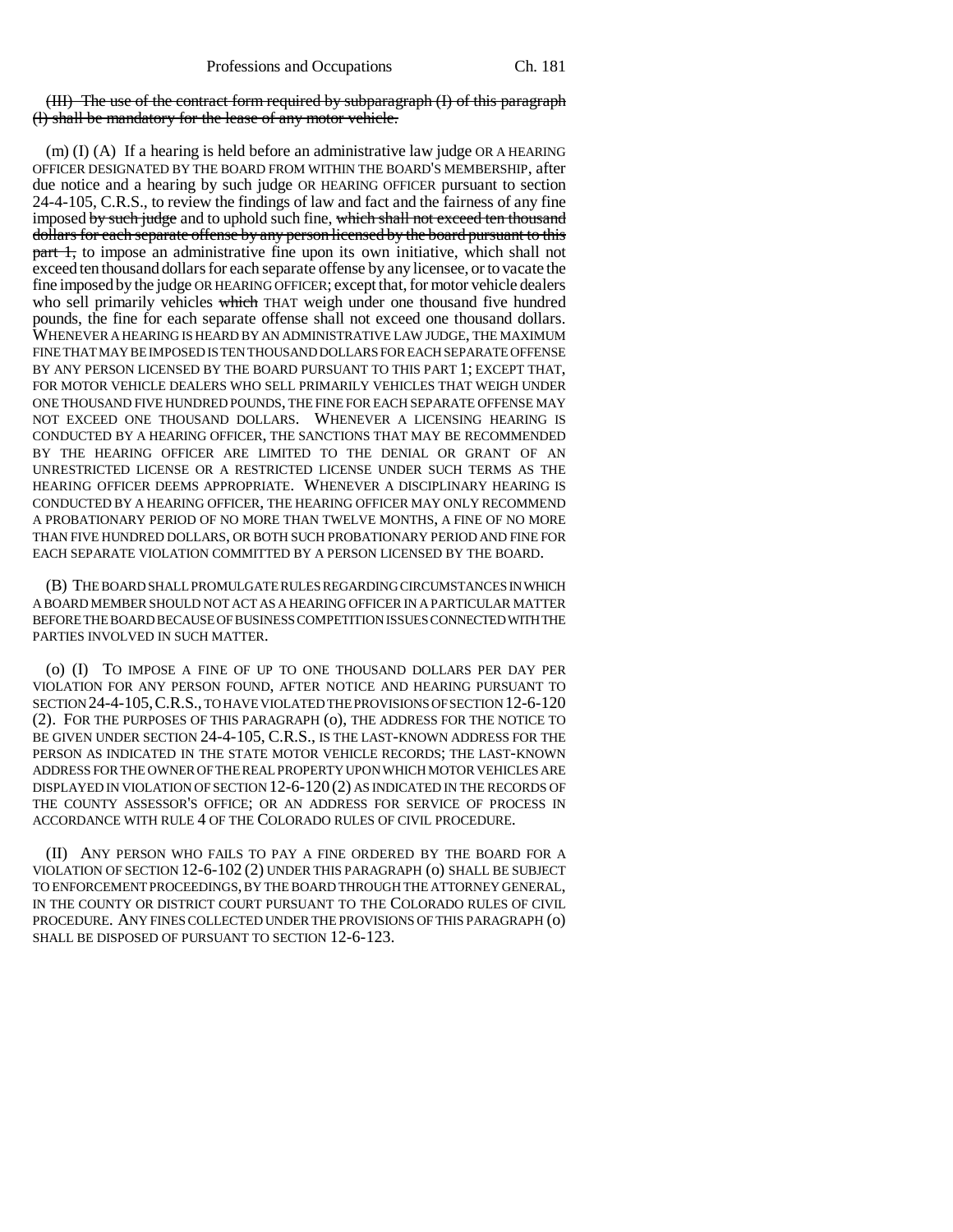**SECTION 5.** 12-6-105 (1) (b) and (1) (d) (I), Colorado Revised Statutes, are amended to read:

**12-6-105. Powers and duties of executive director.** (1) The executive director is hereby charged with the administration, enforcement, and issuance or denial of the licensing of buyer agents, distributors, distributor branches, distributor representatives, factory branches, factory representatives, and motor vehicle manufacturers, and shall have the following powers and duties:

(b) To employ, subject to the laws of the state of Colorado and after consultation with the board, an executive secretary for the board. and THE EXECUTIVE SECRETARY SHALL BE ACCOUNTABLE TO THE BOARD AND SHALL, PURSUANT TO DELEGATION BY THE BOARD, DISCHARGE THE RESPONSIBILITIES OF THE BOARD UNDER THIS PART 1. THE EXECUTIVE DIRECTOR MAY ALSO EMPLOY such clerks, deputies, and assistants as the executive director considers necessary to discharge the duties imposed upon the executive director by this part 1 and to designate the duties of such clerks, deputies, and assistants.

(d)  $(I)$  To investigate upon the executive director's own initiative, upon the sworn WRITTEN AND SIGNED complaint of any person, or upon request by the board pursuant to section 12-6-104 (3)  $(f)$  (I), any suspected or alleged violation by any person licensed by the executive director pursuant to this part 1 of any of the terms and provisions of this part 1 or of any rule or regulation promulgated by the executive director under the authority conferred upon the executive director in this section;

**SECTION 6.** 12-6-107, Colorado Revised Statutes, is amended to read:

**12-6-107. Attorney general to advise and represent.** (1) The attorney general of this state shall represent the board and executive director and shall give opinions on all questions of law relating to the interpretation of this part 1 or arising out of the administration thereof and shall appear for and in behalf of the board and executive director in all actions brought by or against them, whether under the provisions of this part 1 or otherwise.

(2) THE BOARD MAY REQUEST THE ATTORNEY GENERAL TO MAKE CIVIL INVESTIGATIONS AND ENFORCE RULES AND REGULATIONS OF THE BOARD IN CASES OF CIVIL VIOLATIONS AND TO BRING AND DEFEND CIVIL SUITS AND PROCEEDINGS FOR ANY OF THE PURPOSES NECESSARY AND PROPER FOR CARRYING OUT THE FUNCTIONS OF THE BOARD.

**SECTION 7.** 12-6-108 (1) (b), Colorado Revised Statutes, is amended to read:

**12-6-108. Classes of licenses.** (1) Licenses issued under the provisions of this part 1 shall be of the following classes:

(b) Used motor vehicle dealer's license shall permit the licensee to engage in the business of selling, exchanging, leasing, or offering used motor vehicles only. Such license shall also permit a licensee to negotiate for a consumer the sale, exchange, or lease of used and new motor vehicles not owned by the licensee, except those vehicles defined in section 42-1-102 (55), C.R.S., as motorcycles and section 33-14.5-101 (3), C.R.S., as off-highway vehicles; however, the licensee shall disclose IN WRITING to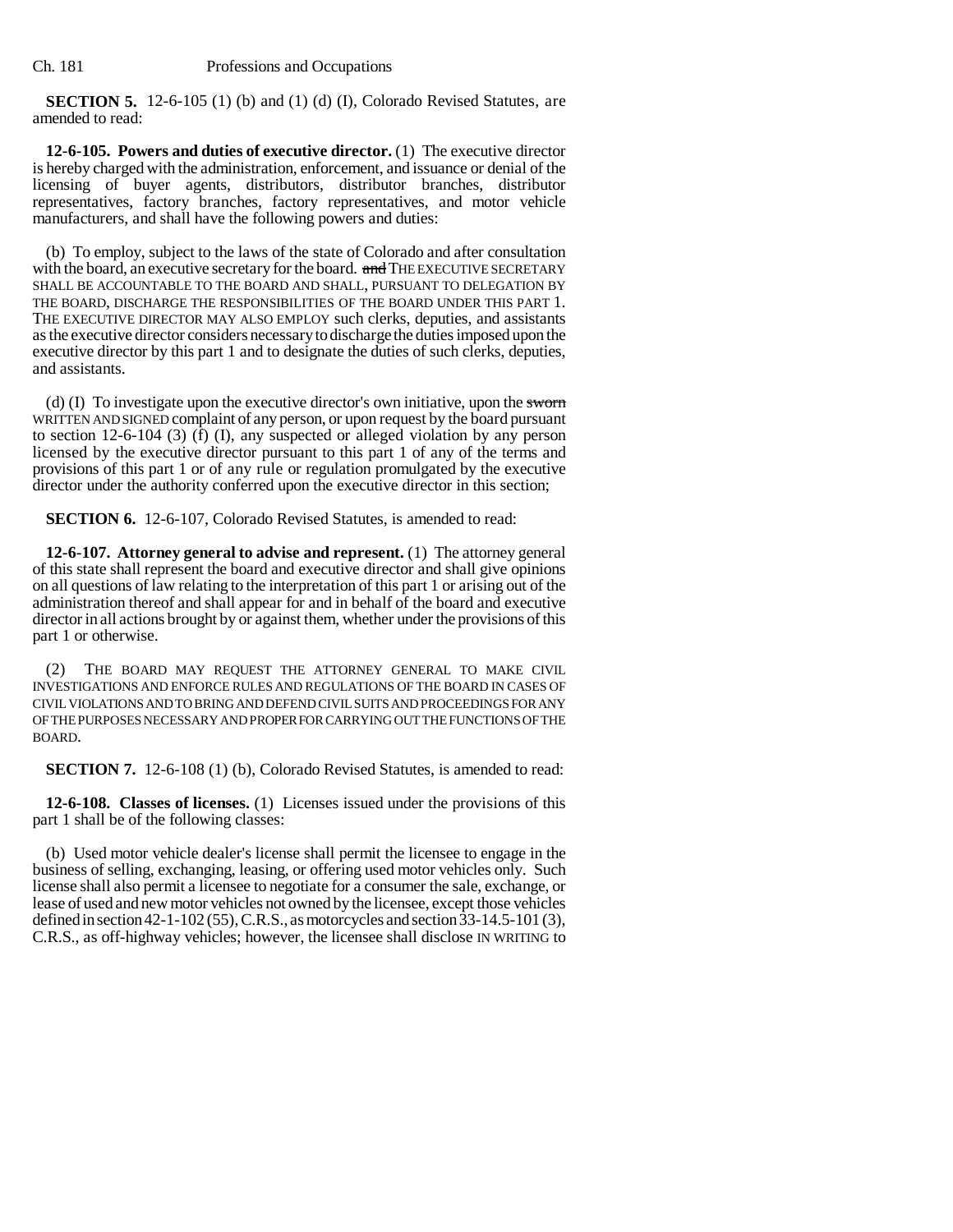Professions and Occupations Ch. 181

all parties prior to any such negotiation for the sale, exchange, or lease of a motor vehicle not owned by the licensee the amount of WHETHER THE LICENSEE WILL RECEIVE any compensation to be received by the licensee from the consumer and WHETHER THE LICENSEE WILL RECEIVE ANY COMPENSATION FROM the owner of the motor vehicle as a result of such transaction. PRIOR TO COMPLETION OF SUCH SALE, EXCHANGE, OR LEASE OF A MOTOR VEHICLE NOT OWNED BY THE LICENSEE, THE LICENSEE SHALL DISCLOSE IN WRITING TO ALL PARTIES THE AMOUNT OF THE COMPENSATION TO BE RECEIVED FROM THE CONSUMER AND THE AMOUNT OF COMPENSATION TO BE RECEIVED FROM THE OWNER OF THE MOTOR VEHICLE AS A RESULT OF SUCH TRANSACTION. This form of license shall permit not more than two persons named therein who shall be owners or part owners of the business of the licensee to act as motor vehicle salespersons.

**SECTION 8.** 12-6-110 (3) (a) and (3) (c), Colorado Revised Statutes, are amended to read:

**12-6-110. Fees - disposition - expenses - expiration of licenses.** (3) (a) Such licenses, if the same have not been suspended or revoked as provided in this part 1, shall be valid until  $J_{\text{t}}/J_{\text{t}}$  hext ONE YEAR following the date MONTH of issuance thereof and shall then expire; EXCEPT THAT ANY LICENSE ISSUED UNDER THIS PART 1 SHALL EXPIRE UPON THE VOLUNTARY SURRENDER THEREOF OR UPON THE ABANDONMENT OF THE LICENSEE'S PLACE OF BUSINESS FOR A PERIOD OF MORE THAN THIRTY DAYS.

(c) Upon the expiration of such license, unless suspended or revoked, the same may be renewed upon the payment of the fees specified in this section, which shall accompany applications, and such renewal shall be made from year to year as a matter of right; EXCEPT THAT, IF A MOTOR VEHICLE DEALER, USED MOTOR VEHICLE DEALER, OR WHOLESALER VOLUNTARILY SURRENDERS ITS LICENSE OR ABANDONS ITS PLACE OF BUSINESS FOR A PERIOD OF MORE THAN THIRTY DAYS, THE LICENSEE IS REQUIRED TO FILE A NEW APPLICATION TO RENEW ITS LICENSE.

**SECTION 9.** 12-6-111 (1) Colorado Revised Statutes, is amended to read:

**12-6-111. Bond of licensee.** (1) Before any motor vehicle dealer's, wholesaler's, wholesale motor vehicle auction dealer's, or used motor vehicle dealer's license shall be issued by the board through the executive director to any applicant therefor, the said applicant shall procure and file with the board evidence of a savings account, deposit, or certificate of deposit meeting the requirements of section 11-35-101, C.R.S., or a good and sufficient bond with corporate surety thereon duly licensed to do business within the state, approved as to form by the attorney general of the state, and conditioned that said applicant shall not practice fraud, make any fraudulent representation, or violate any of the provisions of this part 1 THAT ARE DESIGNATED BY THE BOARD BY RULE in the conduct of the business for which such applicant is licensed.

**SECTION 10.** 12-6-112 (1) and (2), Colorado Revised Statutes, are amended to read:

**12-6-112. Motor vehicle salesperson's bond.** (1) Before any motor vehicle salesperson's license is issued by the board through the executive director to any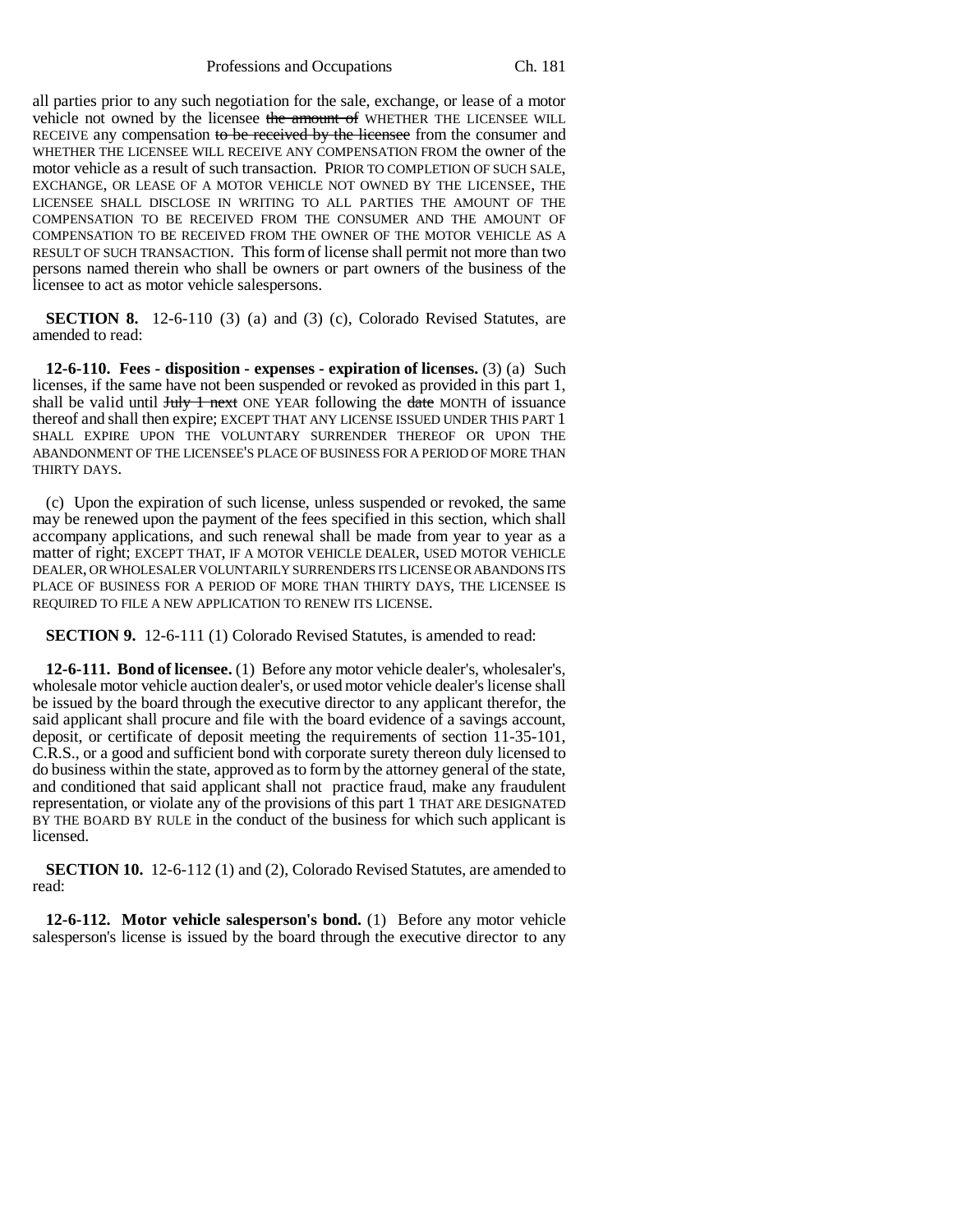#### Ch. 181 Professions and Occupations

applicant therefor, the said applicant shall procure and file with the board evidence of a savings account, deposit, or certificate of deposit meeting the requirements of section 11-35-101, C.R.S., or a good and sufficient bond in the amount of five thousand dollars with corporate surety thereon duly licensed to do business within the state, approved as to form by the attorney general of the state, and conditioned that said applicant shall perform in good faith as a motor vehicle salesperson without fraud or fraudulent representation and without the violation of any of the provisions of this part 1 THAT ARE DESIGNATED BY THE BOARD BY RULE.

(2) No corporate surety shall be required to make any payment to any person claiming under such bond until a final determination of fraud or fraudulent representation  $\sigma$  the violation of any of the provisions of this part  $\uparrow$  has been made by the board or by a court of competent jurisdiction.

**SECTION 11.** 12-6-112.2 (1), Colorado Revised Statutes, is amended, and the said 12-6-112.2 is further amended BY THE ADDITION OF A NEW SUBSECTION, to read:

**12-6-112.2. Buyer agent bonds.** (1) A buyer agent's license shall not be issued by the executive director to any applicant therefor until said applicant procures and files with the executive director evidence of a savings account, deposit, or certificate of deposit meeting the requirements of section 11-35-101, C.R.S., or a good and sufficient bond in the amount of five thousand dollars with a corporate surety duly licensed to do business within the state AND approved as to form by the attorney general. The bond shall be available to ensure that said applicant shall perform in good faith as a buyer agent without fraud or fraudulent representation and without violating ANY OF THE PROVISIONS OF this part 1 THAT ARE DESIGNATED BY THE EXECUTIVE DIRECTOR BY RULE.

(3) NO CORPORATE SURETY SHALL BE REQUIRED TO MAKE ANY PAYMENT TO ANY PERSON CLAIMING UNDER SUCH BOND UNTIL A FINAL DETERMINATION OF FRAUD OR FRAUDULENT REPRESENTATION HAS BEEN MADE BY THE EXECUTIVE DIRECTOR OR BY A COURT OF COMPETENT JURISDICTION.

**SECTION 12.** 12-6-116 (3), Colorado Revised Statutes, is amended to read:

**12-6-116. Notice of change of address or status.** (3) Should any motor vehicle salesperson be discharged or leave an employer or change a place of employment, the motor vehicle dealer or used motor vehicle dealer who last employed said salesperson shall confiscate and forthwith return such salesperson's license to the board. The salesperson shall be notified by the board at such salesperson's last known place of residence that such salesperson's license has been returned to the board and that, upon obtaining employment again as a motor vehicle salesperson, the motor vehicle salesperson may notify the board, and thereupon a new license shall be issued for the unexpired portion of the term of the returned license at a fee established pursuant to section  $12-6-110(5)$ . It shall be unlawful for such salesperson to act as a motor vehicle salesperson until a new license is procured.

**SECTION 13. Repeal.** 12-6-117 (3), Colorado Revised Statutes, is repealed as follows: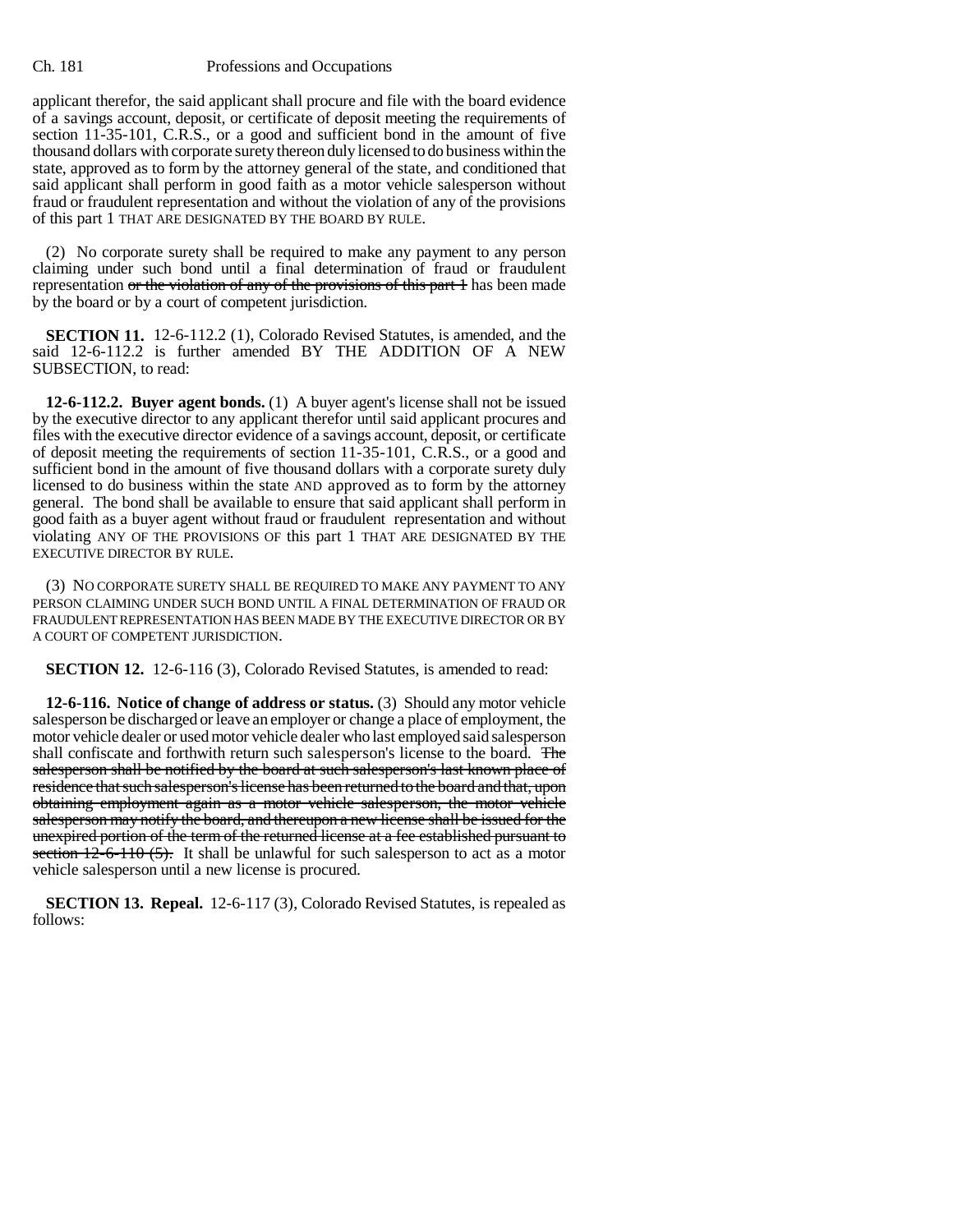**12-6-117.** Principal place of business - requirements. (3)  $(a)$   $\overrightarrow{On}$  such site or location adequate facilities shall be maintained for reconditioning and repairing either new or used cars, but if the motor vehicle dealer or used motor vehicle dealer files, in the office of the board, a contract with a duly licensed and reputable garage with such facilities, such dealers shall not be required to maintain such reconditioning facilities at their principal place of business.

(b) If such contract is cancelled or expires, then such motor vehicle dealer or used motor vehicle dealer shall notify the board within three days after the cancellation or expiration that such dealer no longer has a valid contract in existence for the reconditioning and repairing of either new or used cars.

(c) Such dealer shall file a valid contract with a duly licensed and reputable garage within ten days after any valid and existing contract with a duly licensed and reputable garage has been cancelled or has expired.

**SECTION 14. Repeal.** 12-6-118 (3) (q), Colorado Revised Statutes, is repealed as follows:

**12-6-118. Licenses - grounds for denial, suspension, or revocation.** (3) A motor vehicle dealer's, wholesale motor vehicle auction dealer's, wholesaler's, buyer agent's, or used motor vehicle dealer's license may be denied, suspended, or revoked on the following grounds:

(q) Engaging in such business without having adequate service facilities for the reconditioning and servicing of motor vehicles or having a valid and existing contract with a duly licensed and reputable garage with such facilities;

**SECTION 15.** 12-6-118 (6), Colorado Revised Statutes, is amended BY THE ADDITION OF A NEW PARAGRAPH to read:

**12-6-118. Licenses - grounds for denial, suspension, or revocation.** (6) Any license issued pursuant to this part 1 may be denied, revoked, or suspended if unfitness of such licensee or licensee applicant is shown in the following:

(d) VIOLATION OF ANY LAWFUL ORDER OF THE BOARD.

**SECTION 16.** 12-6-118, Colorado Revised Statutes, is amended BY THE ADDITION OF A NEW SUBSECTION to read:

**12-6-118. Licenses - grounds for denial, suspension, or revocation.** (7) (a) ANY LICENSE ISSUED OR FOR WHICH AN APPLICATION HAS BEEN MADE PURSUANT TO THIS PART 1 SHALL BE REVOKED OR DENIED IF THE LICENSEE OR APPLICANT HAS BEEN CONVICTED OF OR PLEADED NO CONTEST TO ANY OF THE FOLLOWING OFFENSES IN THIS STATE OR ANY OTHER JURISDICTION DURING THE PREVIOUS TEN YEARS:

(I) A FELONY IN VIOLATION OF ARTICLE 3, 4, OR 5 OF TITLE 18, C.R.S., OR ANY SIMILAR CRIME UNDER FEDERAL LAW OR THE LAW OF ANY OTHER STATE; OR

(II) A CRIME INVOLVING ODOMETER FRAUD, SALVAGE FRAUD, MOTOR VEHICLE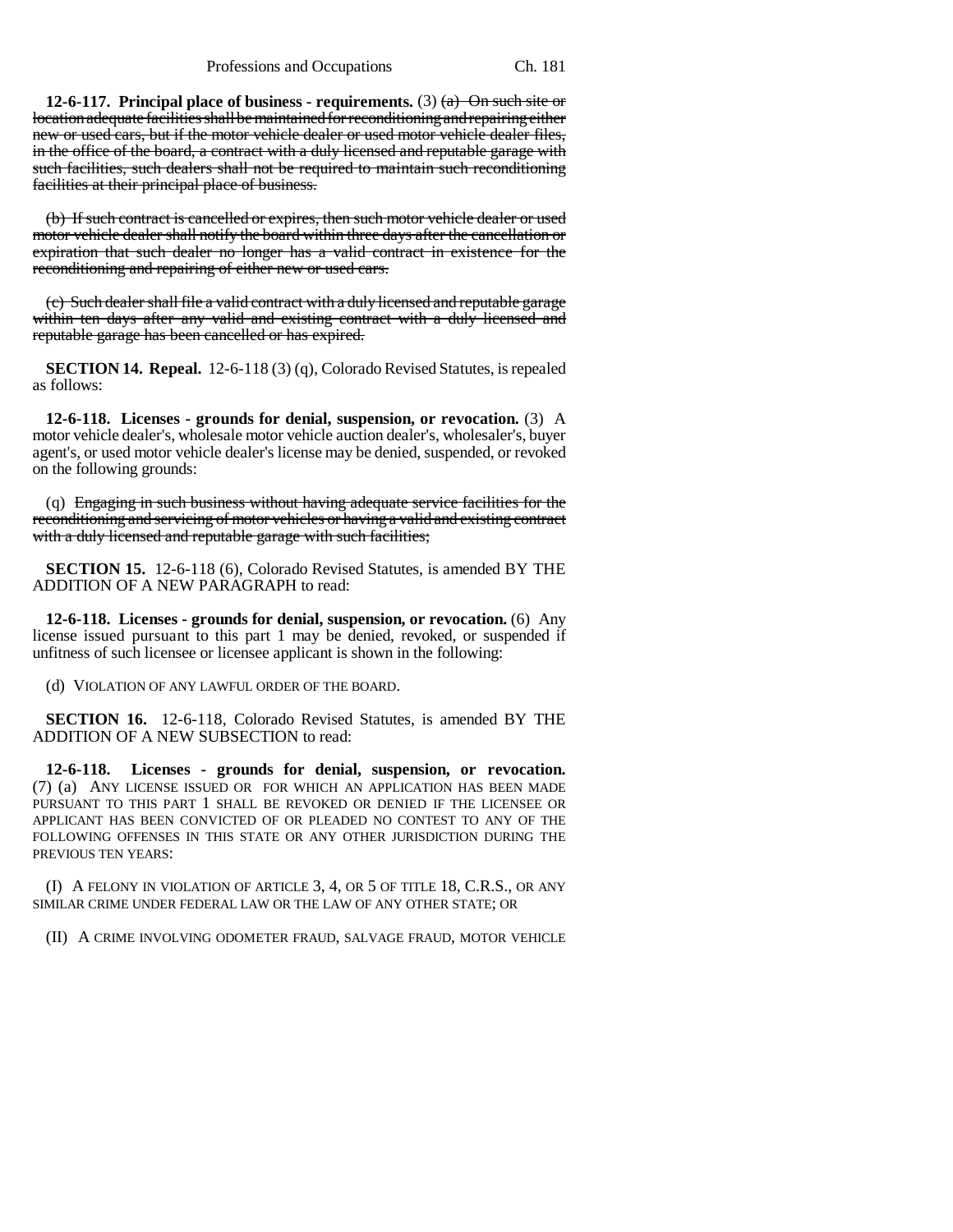TITLE FRAUD, OR THE DEFRAUDING OF A RETAIL CONSUMER IN A MOTOR VEHICLE SALE OR LEASE TRANSACTION.

(b) A CERTIFIED COPY OF A JUDGMENT OF CONVICTION BY A COURT OF COMPETENT JURISDICTION OF AN OFFENSE UNDER PARAGRAPH (a) OF THIS SUBSECTION (7) IS CONCLUSIVE EVIDENCE OF SUCH CONVICTION IN ANY HEARING HELD PURSUANT TO THIS ARTICLE.

**SECTION 17.** 12-6-119, Colorado Revised Statutes, is amended to read:

**12-6-119. Procedure for denial, suspension, or revocation of license - judicial review.** The denial, suspension, or revocation of licenses issued under this part 1 shall be in accordance with the provisions of sections 24-4-104 and 24-4-105, C.R.S.; EXCEPT THAT THE DISCOVERY AVAILABLE UNDER RULE 26 (b) (2) OF THE COLORADO RULES OF CIVIL PROCEDURE IS AVAILABLE IN ANY PROCEEDING CONDUCTED BY THE BOARD. The board may appoint an administrative law judge pursuant to part 10 of article 30 of title 24, C.R.S., OR A HEARING OFFICER FROM AMONG ITS MEMBERSHIP to conduct hearings for the board. HEARINGS CONDUCTED BY A HEARING OFFICER APPOINTED FROM THE BOARD MEMBERSHIP SHALL BE IN ACCORDANCE WITH PROCEDURES ESTABLISHED BY THE BOARD. HEARINGS CONDUCTED BEFORE AN ADMINISTRATIVE LAW JUDGE SHALL BE IN ACCORDANCE WITH THE RULES OF PROCEDURE OF THE DIVISION OF ADMINISTRATIVE HEARINGS. The court of appeals shall have initial jurisdiction to review all final actions and orders that are subject to judicial review of the board. Such proceedings shall be conducted in accordance with section 24-4-106 (11), C.R.S.

**SECTION 18.** 12-6-122 (1), Colorado Revised Statutes, is amended to read:

**12-6-122. Right of action for loss.** (1) If any person suffers loss or damage by reason of any fraud practiced on such person or fraudulent representation made to such person by a licensed dealer or one of the dealer's salespersons acting for the dealer on such dealer's behalf or within the scope of the employment of the salesperson or suffers any loss or damage by reason of the violation by such dealer or salesperson of any of the provisions of this part 1 THAT ARE DESIGNATED BY THE BOARD BY RULE, whether or not such violation is the basis for denial, suspension, or revocation of a license, such person shall have a right of action against the dealer, such dealer's motor vehicle salespersons, and the sureties upon their respective bonds. The right of a person to recover for loss or damage as provided in this subsection  $(1)$ against the dealer or salesperson shall not be limited to the amount of their respective bonds.

**SECTION 19.** 12-6-124, Colorado Revised Statutes, is amended to read:

**12-6-124. Repeal of article.** This article is repealed, effective July 1, 1998 2008. Prior to such repeal, the motor vehicle dealer board and the licensing functions of the executive director shall be reviewed as provided for in section 24-34-104, C.R.S.

**SECTION 20. Repeal.** 24-34-104 (27) (b) (I), Colorado Revised Statutes, is repealed as follows:

**24-34-104. General assembly review of regulatory agencies and functions for**